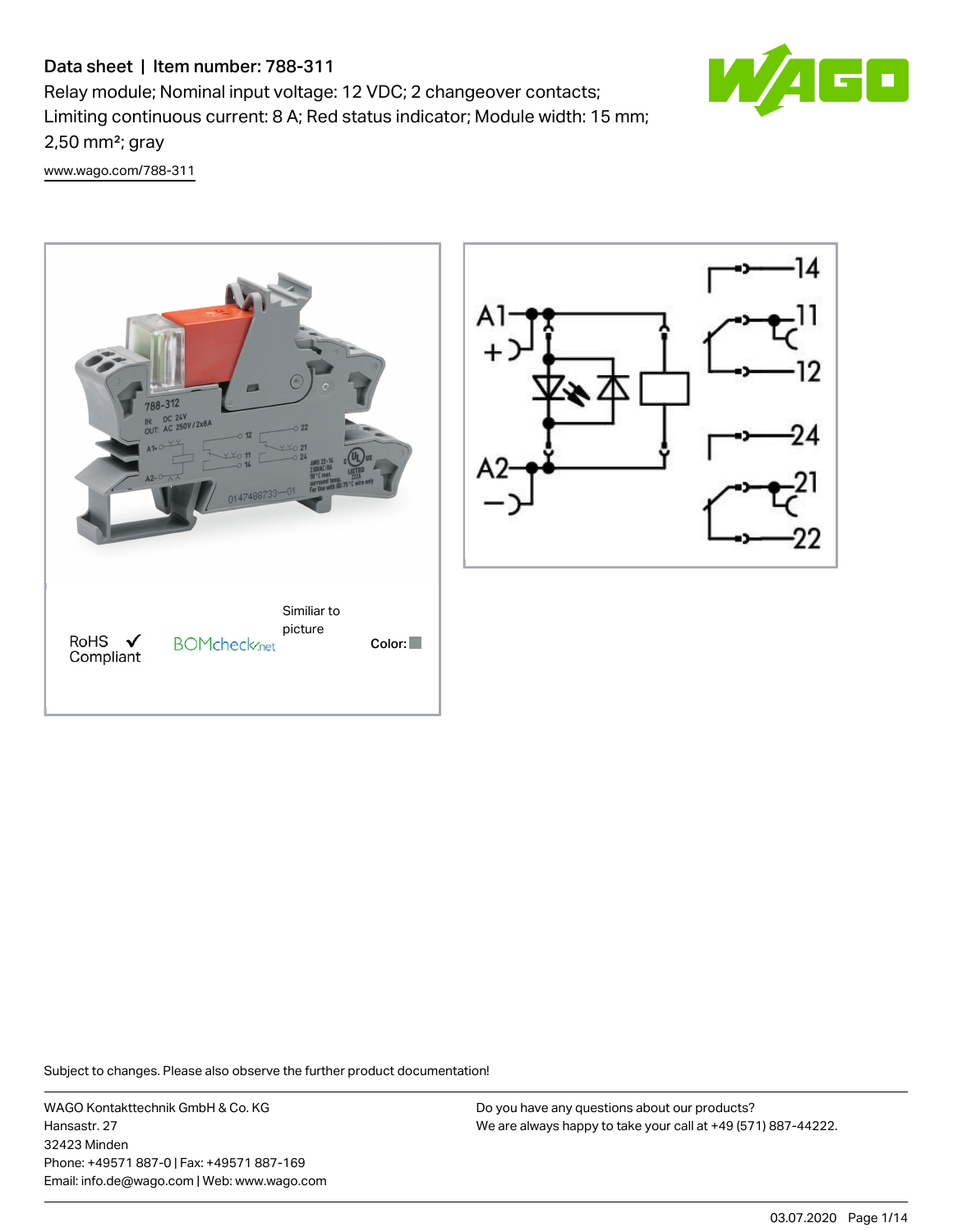

크.

54 mm/2.13



#### Item description

### Note:

- $\blacksquare$ Reinforced insulation between coil and contacts
- $\blacksquare$ A separator plate (e.g., 209-191) must be used for voltages greater than 250 V between adjacent relay modules and for compliance with the reinforced insulation requirements.
- П To protect the relay coils and contacts, inductive loads must be dampened with an effective protection circuit.

Subject to changes. Please also observe the further product documentation!

WAGO Kontakttechnik GmbH & Co. KG Hansastr. 27 32423 Minden Phone: +49571 887-0 | Fax: +49571 887-169 Email: info.de@wago.com | Web: www.wago.com Do you have any questions about our products? We are always happy to take your call at +49 (571) 887-44222.

86 mm/3.39 in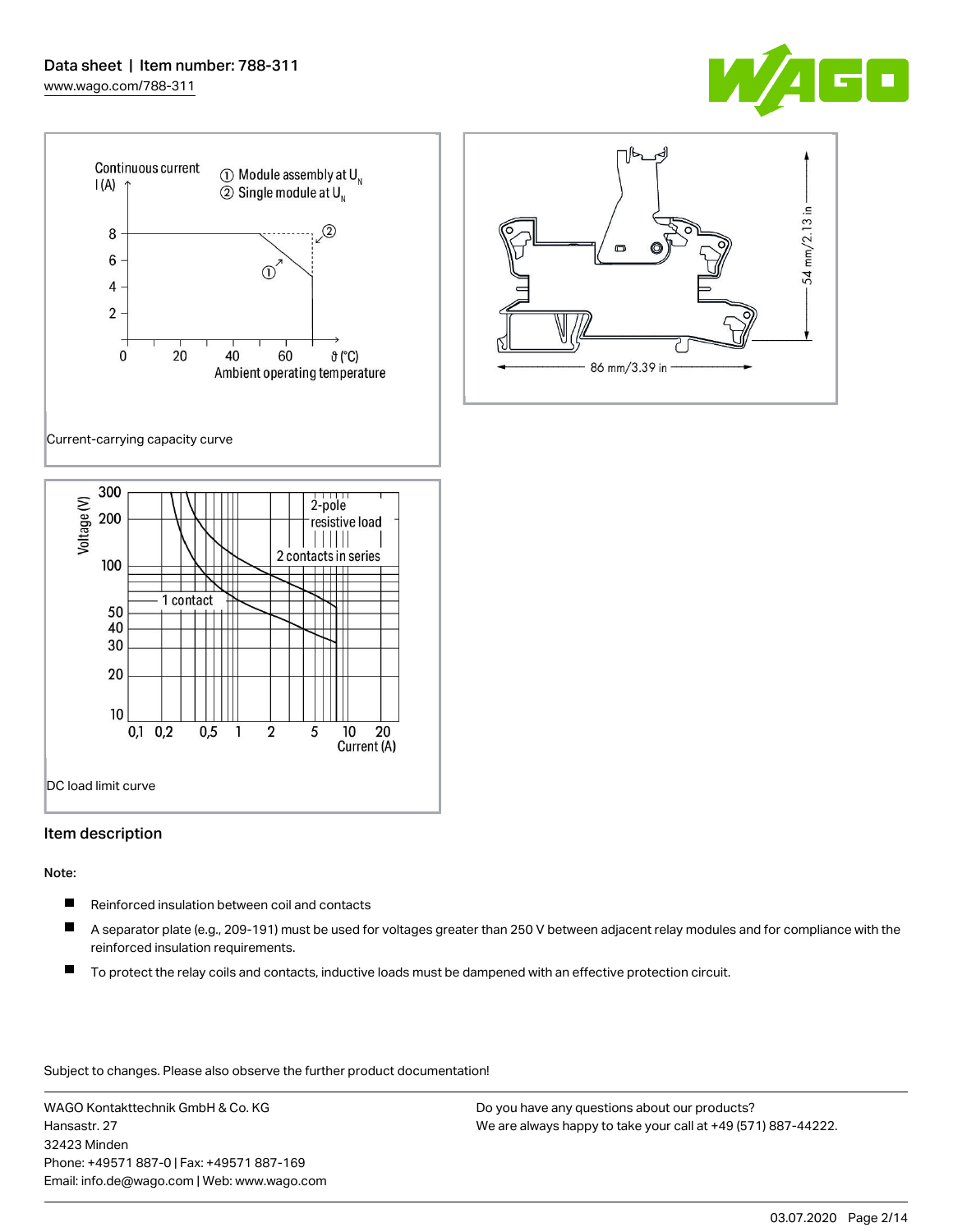

# Data Technical Data

### Control circuit

| Nominal input voltage U <sub>N</sub>    | DC 12 V |
|-----------------------------------------|---------|
| Input voltage range                     | ±10%    |
| Nominal input current at U <sub>N</sub> | 36 mA   |

# Load circuit:

| Number of changeover/switchover contacts     | $\overline{2}$                               |
|----------------------------------------------|----------------------------------------------|
| Contact material (relay)                     | AgNi 90/10                                   |
| Limiting continuous current                  | 8 A                                          |
| Inrush current (resistive) (max.)            | (AC) 15 A / 4 s                              |
| Switching voltage (max.)                     | AC 250 V                                     |
| Switching power (resistive) (max.)           | AC 2000 VA; DC (see load limit curve)        |
| Switching capacity                           | AC-15: 3 A / AC 250 V; DC-13: 2 A / DC 24 V  |
| Recommended minimum load                     | 12 V / 10 mA                                 |
| Pull-in time (typ.)                          | 8 <sub>ms</sub>                              |
| Drop-out time (typ.)                         | 13 <sub>ms</sub>                             |
| Bounce time (typ.)                           | 10 <sub>ms</sub>                             |
| Electrical life (NO; resistive load; 23 °C)  | 10 x $10^3$ switching operations             |
| Mechanical life                              | $30 \times 10^6$ switching operations        |
| Switching frequency with/without load (max.) | 6 min <sup>-1</sup> / 1200 min <sup>-1</sup> |

# **Signaling**

| $\sim$<br><br>$\sim$ 11 $\sim$<br>. | -- |
|-------------------------------------|----|
|                                     |    |

# Safety and protection:

| Rated voltage                                         | 250 V   |
|-------------------------------------------------------|---------|
| Rated surge voltage                                   | 4 kV    |
| Pollution degree                                      | з       |
| Dielectric strength, control/load circuit (AC, 1 min) | 5 kVrms |
| Dielectric strength, open contact (AC, 1 min)         | 1 kVrms |

Subject to changes. Please also observe the further product documentation!

WAGO Kontakttechnik GmbH & Co. KG Hansastr. 27 32423 Minden Phone: +49571 887-0 | Fax: +49571 887-169 Email: info.de@wago.com | Web: www.wago.com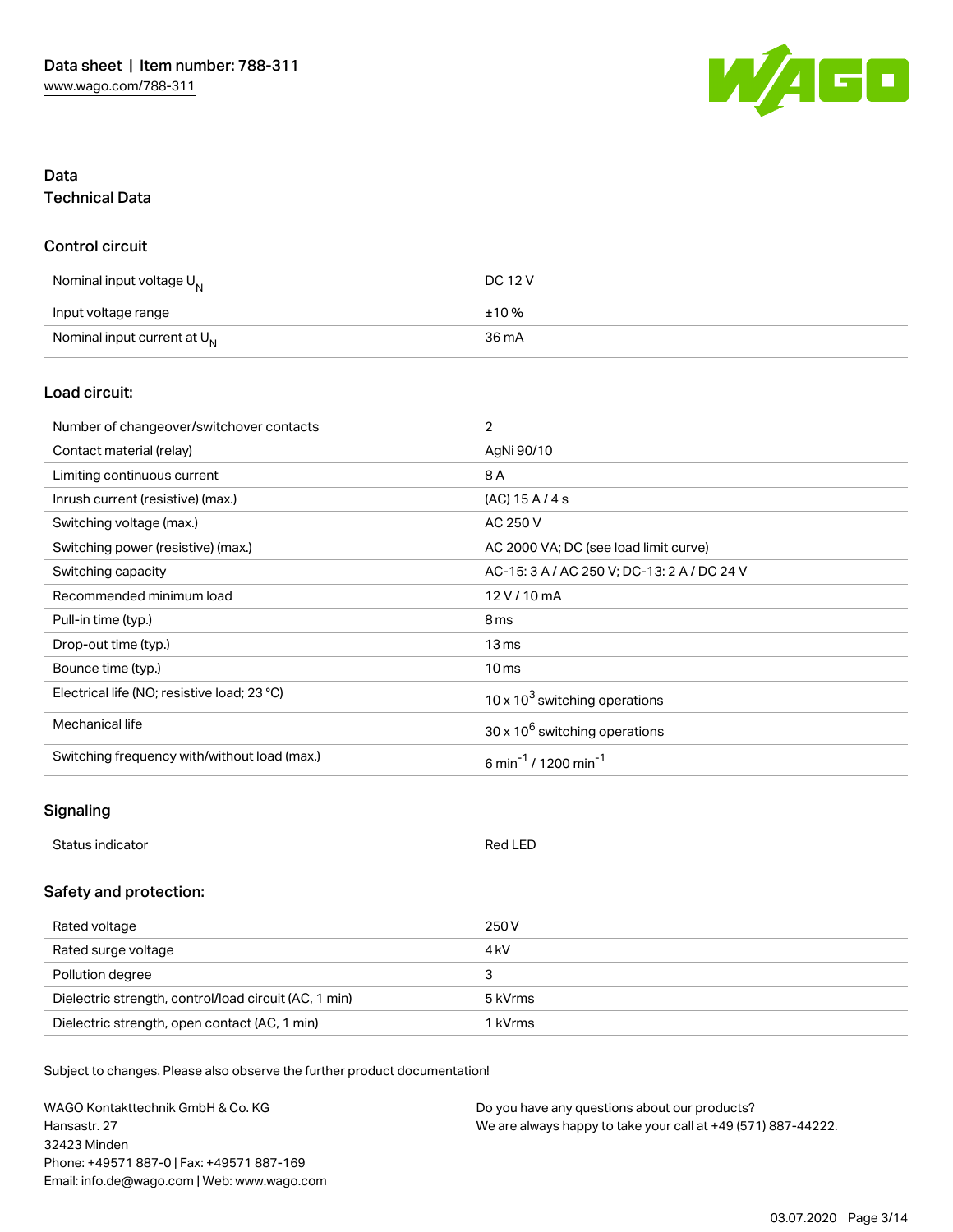[www.wago.com/788-311](http://www.wago.com/788-311)



| Dielectric strength, load/load circuit (AC, 1 min) | .5 kVrms    |
|----------------------------------------------------|-------------|
| Protection type                                    | <b>IP20</b> |

# Connection data

| Connection technology   | Push-in CAGF CLAMP                      |
|-------------------------|-----------------------------------------|
| Solid conductor         | $0.34$ 2.5 mm <sup>2</sup> / 22  14 AWG |
| Fine-stranded conductor | $0.34$ 2.5 mm <sup>2</sup> / 22  14 AWG |
| Strip length            | $910$ mm / 0.35 $$ 0.39 inch            |

# Geometrical Data

| Width                              | 15 mm / 0.591 inch |
|------------------------------------|--------------------|
| Height from upper-edge of DIN-rail | 54 mm / 2.126 inch |
| Depth                              | 86 mm / 3.386 inch |

#### Mechanical data

| Mounting<br>ำ tvpe<br>. .<br>___ | $\sim$ $\sim$<br>Din-<br>·35 rail |
|----------------------------------|-----------------------------------|
|----------------------------------|-----------------------------------|

# Material Data

| Color     | gray    |
|-----------|---------|
| Fire load | 0.669MJ |
| Weight    | 45.4 g  |

### Environmental Requirements

| Surrounding air temperature (operation at $U_{N}$ ) | -40  70 °C  |
|-----------------------------------------------------|-------------|
| Surrounding air temperature (storage)               | $-4070 °C$  |
| Processing temperature                              | $-25+50 °C$ |

#### Standards and specifications

| Standards/specifications | EN 61010-2-201; EN 61810-1; EN 61373; UL 508 |
|--------------------------|----------------------------------------------|
| Elementary relay         |                                              |
| WAGO Basic Relay         | 788-152                                      |

Subject to changes. Please also observe the further product documentation!

WAGO Kontakttechnik GmbH & Co. KG Hansastr. 27 32423 Minden Phone: +49571 887-0 | Fax: +49571 887-169 Email: info.de@wago.com | Web: www.wago.com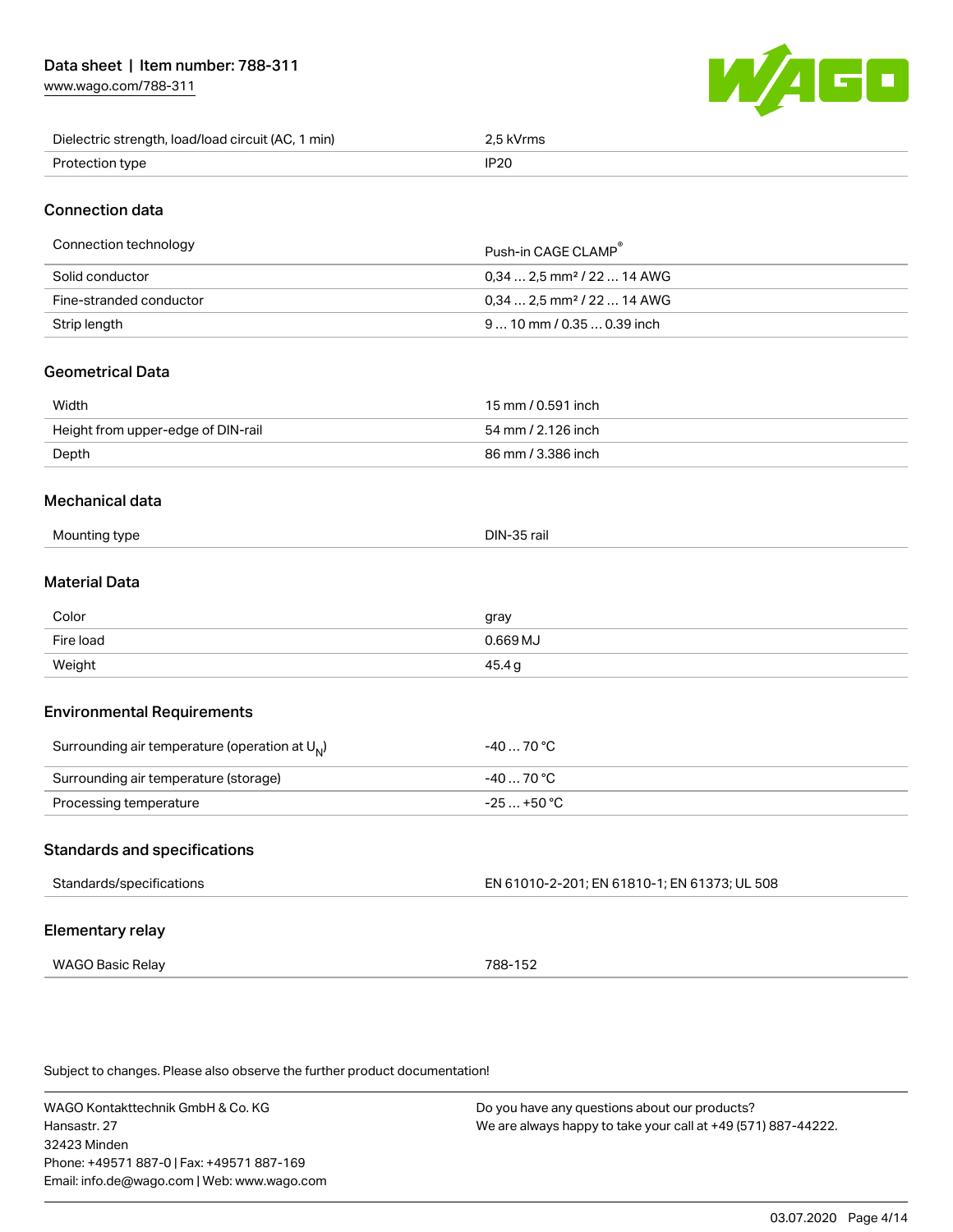

### Commercial data

| Product Group         | 6 (Interface Electronics) |
|-----------------------|---------------------------|
| Packaging type        | <b>BOX</b>                |
| Country of origin     | <b>CN</b>                 |
| <b>GTIN</b>           | 4055143184120             |
| Customs tariff number | 85364900990               |

# Approvals / Certificates

#### UL-Approvals

|                         |                                                                 |                                 | Certificate      |
|-------------------------|-----------------------------------------------------------------|---------------------------------|------------------|
| Logo                    | Approval                                                        | <b>Additional Approval Text</b> | name             |
| $\overline{\mathbf{u}}$ | UL<br>UL International Netherlands B.V. (ORDINARY<br>LOCATIONS) | <b>UL 508</b>                   | E175199<br>Sec.6 |

# **Counterpart**

# Compatible products

#### Marking accessories

|               | Item no.: 2009-110                                                                                      |                                                               | www.wago.com/2009-110 |
|---------------|---------------------------------------------------------------------------------------------------------|---------------------------------------------------------------|-----------------------|
|               | Marking strips; on reel; not stretchable; plain; snap-on type; white                                    |                                                               |                       |
| $\circledast$ | Item no.: 2009-115                                                                                      |                                                               |                       |
|               | WMB-Inline; for Smart Printer; 1500 pieces on roll; stretchable 5 - 5.2 mm; plain; snap-on type; white  |                                                               | www.wago.com/2009-115 |
| Æ             | Item no.: 2009-115/000-002                                                                              |                                                               | www.wago.com/2009-115 |
|               | WMB-Inline; for Smart Printer; 1500 pieces on roll; stretchable 5 - 5.2 mm; plain; snap-on type; yellow |                                                               | /000-002              |
|               | Item no.: 2009-115/000-006                                                                              |                                                               | www.wago.com/2009-115 |
|               | WMB-Inline; for Smart Printer; 1500 pieces on roll; stretchable 5 - 5.2 mm; plain; snap-on type; blue   |                                                               | /000-006              |
| $\mathcal P$  | Item no.: 2009-115/000-007                                                                              |                                                               | www.wago.com/2009-115 |
|               | WMB-Inline; for Smart Printer; 1500 pieces on roll; stretchable 5 - 5.2 mm; plain; snap-on type; gray   |                                                               | /000-007              |
|               | Subject to changes. Please also observe the further product documentation!                              |                                                               |                       |
|               | WAGO Kontakttechnik GmbH & Co. KG                                                                       | Do you have any questions about our products?                 |                       |
| Hansastr, 27  |                                                                                                         | We are always happy to take your call at +49 (571) 887-44222. |                       |
| 32423 Minden  |                                                                                                         |                                                               |                       |
|               | Phone: +49571 887-0   Fax: +49571 887-169                                                               |                                                               |                       |

Email: info.de@wago.com | Web: www.wago.com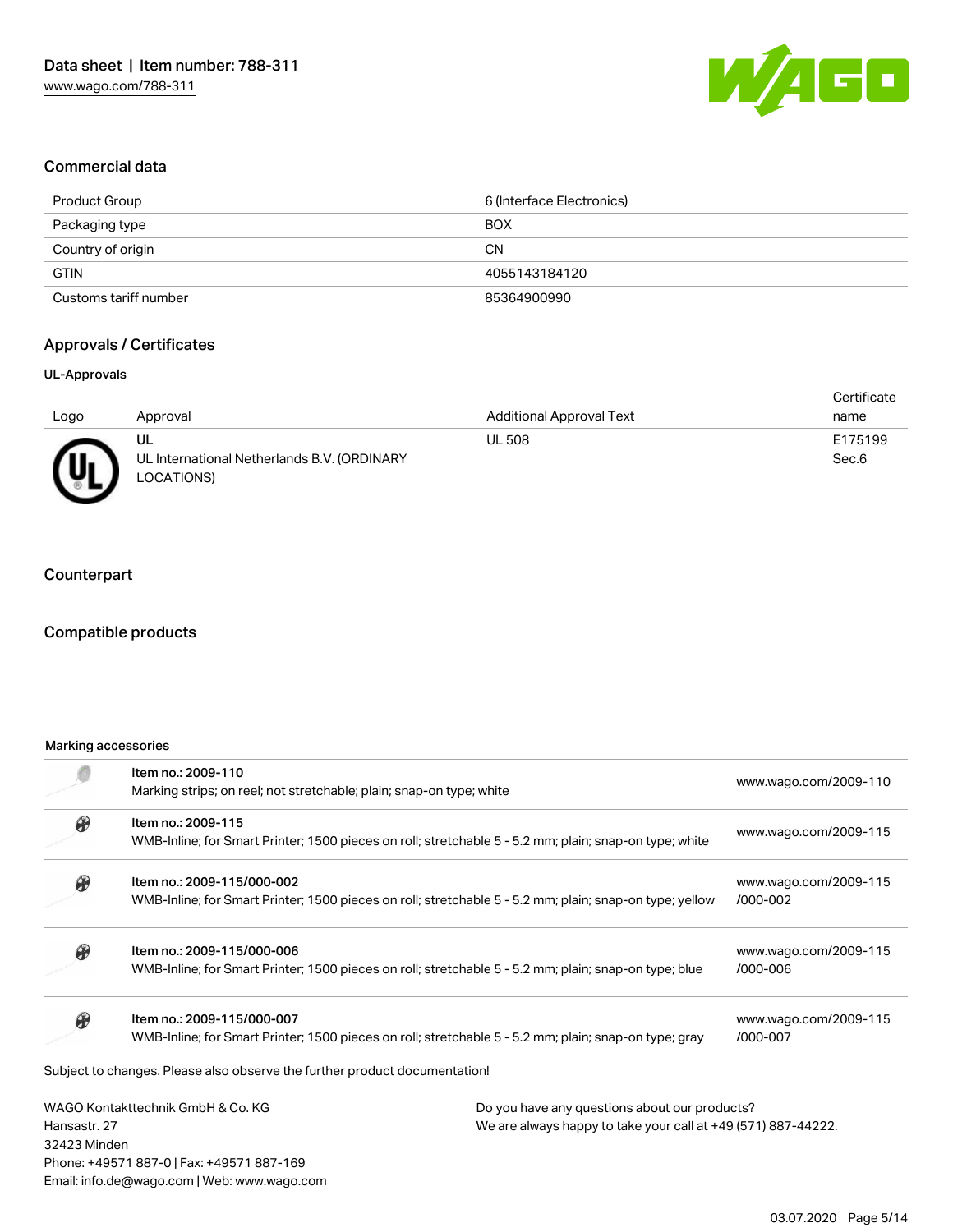

| Item no.: 2009-115/000-017<br>$\boldsymbol{\theta}$<br>WMB-Inline; for Smart Printer; 1500 pieces on roll; stretchable 5 - 5.2 mm; plain; snap-on type; light | www.wago.com/2009-115<br>/000-017 |
|---------------------------------------------------------------------------------------------------------------------------------------------------------------|-----------------------------------|
| green                                                                                                                                                         |                                   |
| $\boldsymbol{\theta}$<br>Item no.: 2009-115/000-023<br>WMB-Inline; for Smart Printer; 1500 pieces on roll; stretchable 5 - 5.2 mm; plain; snap-on type; green | www.wago.com/2009-115<br>/000-023 |
| Item no.: 209-128<br>Adaptor; gray                                                                                                                            | www.wago.com/209-128              |
| Item no.: 209-183<br>Marker card; white                                                                                                                       | www.wago.com/209-183              |
| Item no.: 210-110<br>Fiber-tip pen                                                                                                                            | www.wago.com/210-110              |
| Item no.: 249-105<br>Group marker carrier; gray                                                                                                               | www.wago.com/249-105              |
| Item no.: 793-501<br>WMB marking card; as card; not stretchable; plain; snap-on type; white                                                                   | www.wago.com/793-501              |
| Item no.: 793-501/000-002<br>WMB marking card; as card; not stretchable; plain; snap-on type; yellow                                                          | www.wago.com/793-501<br>/000-002  |
| Item no.: 793-501/000-005<br>WMB marking card; as card; not stretchable; plain; snap-on type; red                                                             | www.wago.com/793-501<br>/000-005  |
| Item no.: 793-501/000-006<br>WMB marking card; as card; not stretchable; plain; snap-on type; blue                                                            | www.wago.com/793-501<br>/000-006  |
| Item no.: 793-501/000-007<br>WMB marking card; as card; not stretchable; plain; snap-on type; gray<br><b>DELLIGION</b>                                        | www.wago.com/793-501<br>/000-007  |
| Item no.: 793-501/000-012<br>WMB marking card; as card; not stretchable; plain; snap-on type; orange                                                          | www.wago.com/793-501<br>/000-012  |
| Item no.: 793-501/000-017<br>WMB marking card; as card; not stretchable; plain; snap-on type; light green                                                     | www.wago.com/793-501<br>/000-017  |

Subject to changes. Please also observe the further product documentation!

WAGO Kontakttechnik GmbH & Co. KG Hansastr. 27 32423 Minden Phone: +49571 887-0 | Fax: +49571 887-169 Email: info.de@wago.com | Web: www.wago.com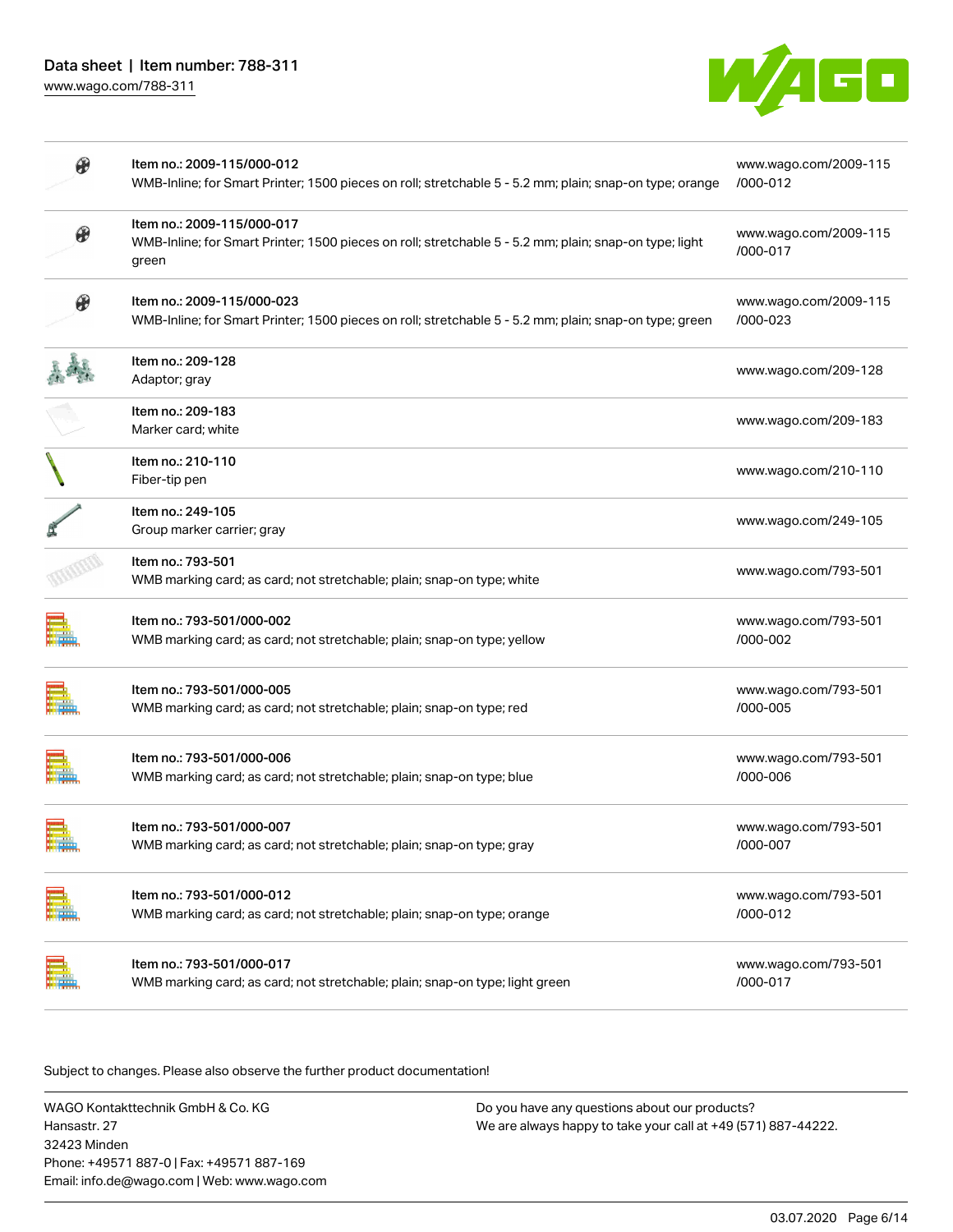



Item no.: 793-501/000-023

WMB marking card; as card; not stretchable; plain; snap-on type; green [www.wago.com/793-501](http://www.wago.com/793-501/000-023)

[/000-023](http://www.wago.com/793-501/000-023)

|                           | Item no.: 793-501/000-024<br>WMB marking card; as card; not stretchable; plain; snap-on type; violet                                                   | www.wago.com/793-501<br>/000-024 |
|---------------------------|--------------------------------------------------------------------------------------------------------------------------------------------------------|----------------------------------|
| proprieto<br>bisisistenee | Item no.: 793-502<br>WMB marking card; as card; MARKED; 1  10 (10x); not stretchable; Horizontal marking; snap-on type;<br>white                       | www.wago.com/793-502             |
|                           | Item no.: 793-502/000-002<br>WMB marking card; as card; MARKED; 1  10 (10x); not stretchable; Horizontal marking; snap-on type;<br>yellow              | www.wago.com/793-502<br>/000-002 |
|                           | Item no.: 793-502/000-005<br>WMB marking card; as card; MARKED; 1  10 (10x); not stretchable; Horizontal marking; snap-on type;<br>red                 | www.wago.com/793-502<br>/000-005 |
|                           | Item no.: 793-502/000-006<br>WMB marking card; as card; MARKED; 1  10 (10x); not stretchable; Horizontal marking; snap-on type;<br>blue                | www.wago.com/793-502<br>/000-006 |
|                           | Item no.: 793-502/000-007<br>WMB marking card; as card; MARKED; 1  10 (10x); not stretchable; Horizontal marking; snap-on type;<br>gray                | www.wago.com/793-502<br>/000-007 |
|                           | Item no.: 793-502/000-012<br>WMB marking card; as card; MARKED; 1  10 (10x); not stretchable; Horizontal marking; snap-on type;<br>orange              | www.wago.com/793-502<br>/000-012 |
|                           | Item no.: 793-502/000-017<br>WMB marking card; as card; MARKED; 1  10 (10x); not stretchable; Horizontal marking; snap-on type;<br>light green         | www.wago.com/793-502<br>/000-017 |
|                           | Item no.: 793-502/000-023<br>WMB marking card; as card; MARKED; 1  10 (10x); not stretchable; Horizontal marking; snap-on type;<br>green               | www.wago.com/793-502<br>/000-023 |
|                           | Item no.: 793-502/000-024<br>WMB marking card; as card; MARKED; 1  10 (10x); not stretchable; Horizontal marking; snap-on type;<br>violet              | www.wago.com/793-502<br>/000-024 |
|                           | Item no.: 793-503<br>WMB marking card; as card; MARKED; 11  20 (10x); not stretchable; Horizontal marking; snap-on type; www.wago.com/793-503<br>white |                                  |
|                           | Item no.: 793-503/000-002<br>WMB marking card; as card; MARKED; 11  20 (10x); not stretchable; Horizontal marking; snap-on type;<br>yellow             | www.wago.com/793-503<br>/000-002 |
|                           | Item no.: 793-503/000-005<br>WMB marking card; as card; MARKED; 11  20 (10x); not stretchable; Horizontal marking; snap-on type;                       |                                  |
|                           | Subject to changes. Please also observe the further product documentation!                                                                             |                                  |

WAGO Kontakttechnik GmbH & Co. KG Hansastr. 27 32423 Minden Phone: +49571 887-0 | Fax: +49571 887-169 Email: info.de@wago.com | Web: www.wago.com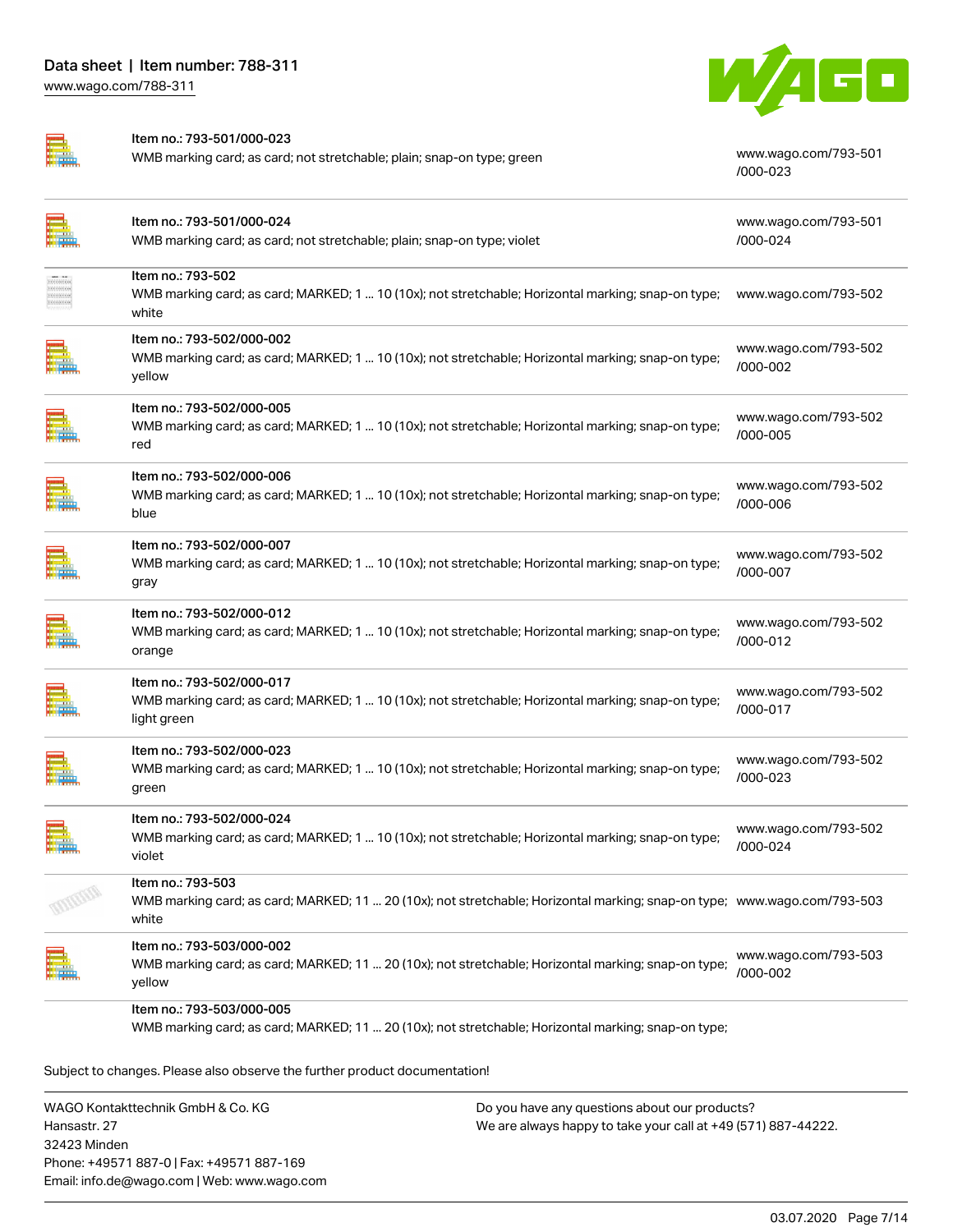

| red                                                                                                                                                     | www.wago.com/793-503<br>/000-005 |
|---------------------------------------------------------------------------------------------------------------------------------------------------------|----------------------------------|
| Item no.: 793-503/000-006<br>WMB marking card; as card; MARKED; 11  20 (10x); not stretchable; Horizontal marking; snap-on type;<br>blue                | www.wago.com/793-503<br>/000-006 |
| Item no.: 793-503/000-007<br>WMB marking card; as card; MARKED; 11  20 (10x); not stretchable; Horizontal marking; snap-on type;<br>gray                | www.wago.com/793-503<br>/000-007 |
| Item no.: 793-503/000-012<br>WMB marking card; as card; MARKED; 11  20 (10x); not stretchable; Horizontal marking; snap-on type;<br>orange              | www.wago.com/793-503<br>/000-012 |
| Item no.: 793-503/000-017<br>WMB marking card; as card; MARKED; 11  20 (10x); not stretchable; Horizontal marking; snap-on type;<br>light green         | www.wago.com/793-503<br>/000-017 |
| Item no.: 793-503/000-023<br>WMB marking card; as card; MARKED; 11  20 (10x); not stretchable; Horizontal marking; snap-on type;<br>green               | www.wago.com/793-503<br>/000-023 |
| Item no.: 793-503/000-024<br>WMB marking card; as card; MARKED; 11  20 (10x); not stretchable; Horizontal marking; snap-on type;<br>violet              | www.wago.com/793-503<br>/000-024 |
| Item no.: 793-504<br>WMB marking card; as card; MARKED; 21 … 30 (10x); not stretchable; Horizontal marking; snap-on type; www.wago.com/793-504<br>white |                                  |
| Item no.: 793-504/000-002<br>WMB marking card; as card; MARKED; 21  30 (10x); not stretchable; Horizontal marking; snap-on type;<br>yellow              | www.wago.com/793-504<br>/000-002 |
| Item no.: 793-504/000-005<br>WMB marking card; as card; MARKED; 21  30 (10x); not stretchable; Horizontal marking; snap-on type;<br>red                 | www.wago.com/793-504<br>/000-005 |
| ltem no.: 793-504/000-006<br>WMB marking card; as card; MARKED; 21  30 (10x); not stretchable; Horizontal marking; snap-on type;<br>blue                | www.wago.com/793-504<br>/000-006 |
| Item no.: 793-504/000-012<br>WMB marking card; as card; MARKED; 21  30 (10x); not stretchable; Horizontal marking; snap-on type;<br>orange              | www.wago.com/793-504<br>/000-012 |
| Item no.: 793-504/000-017<br>WMB marking card; as card; MARKED; 21  30 (10x); not stretchable; Horizontal marking; snap-on type;<br>light green         | www.wago.com/793-504<br>/000-017 |

Item no.: 793-504/000-023

Subject to changes. Please also observe the further product documentation!

WAGO Kontakttechnik GmbH & Co. KG Hansastr. 27 32423 Minden Phone: +49571 887-0 | Fax: +49571 887-169 Email: info.de@wago.com | Web: www.wago.com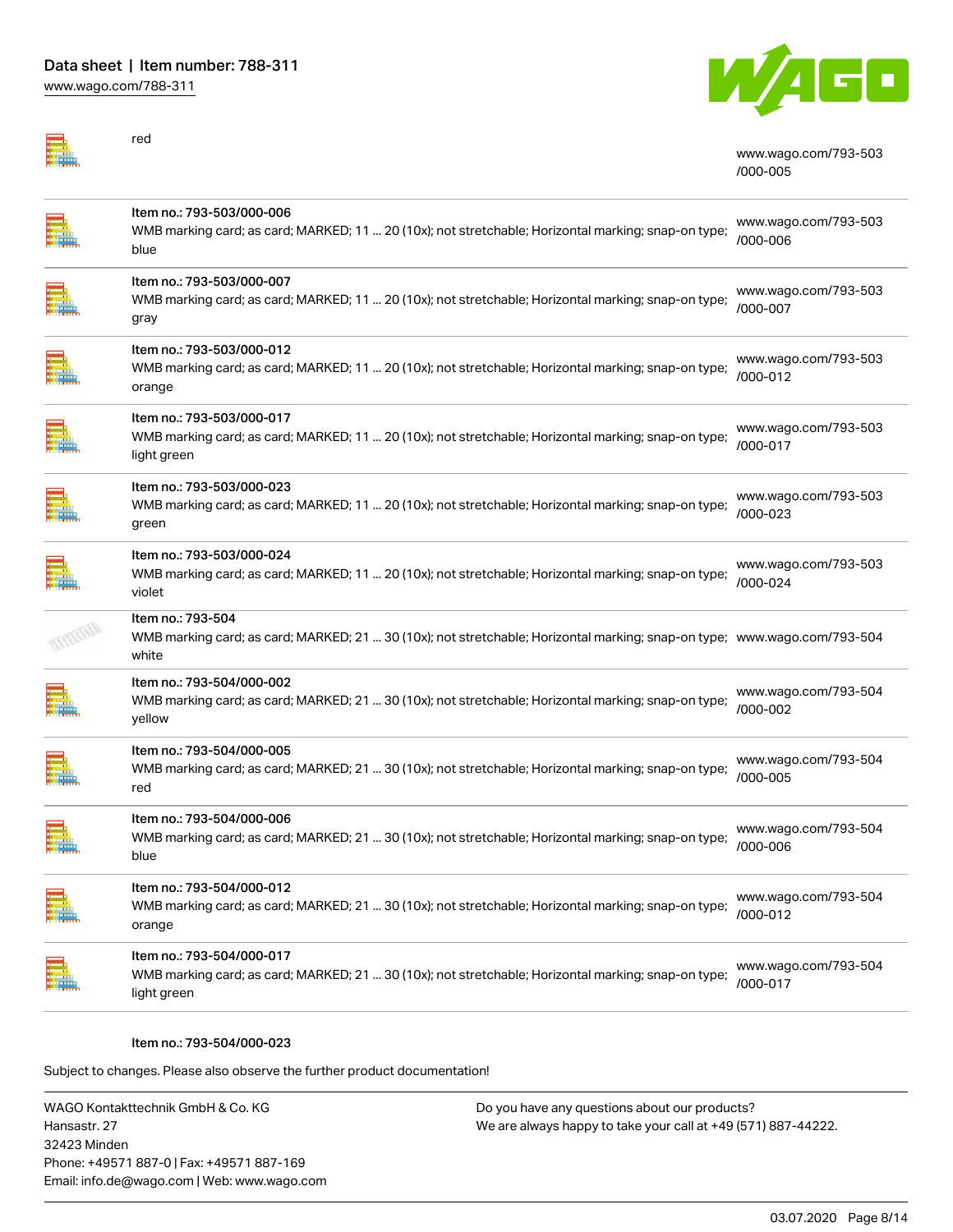

| ٥      |
|--------|
| г<br>æ |
|        |
|        |

WMB marking card; as card; MARKED; 21 ... 30 (10x); not stretchable; Horizontal marking; snap-on type; green [www.wago.com/793-504](http://www.wago.com/793-504/000-023) [/000-023](http://www.wago.com/793-504/000-023)

| Item no.: 793-505<br>WMB marking card; as card; MARKED; 31  40 (10x); not stretchable; Horizontal marking; snap-on type; www.wago.com/793-505<br>white             |                                   |
|--------------------------------------------------------------------------------------------------------------------------------------------------------------------|-----------------------------------|
| Item no.: 793-505/000-005<br>WMB marking card; as card; MARKED; 31  40 (10x); not stretchable; Horizontal marking; snap-on type;<br>red                            | www.wago.com/793-505<br>/000-005  |
| Item no.: 793-505/000-006<br>WMB marking card; as card; MARKED; 31  40 (10x); not stretchable; Horizontal marking; snap-on type;<br>blue                           | www.wago.com/793-505<br>/000-006  |
| Item no.: 793-505/000-007<br>WMB marking card; as card; MARKED; 31  40 (10x); not stretchable; Horizontal marking; snap-on type;<br>gray                           | www.wago.com/793-505<br>/000-007  |
| Item no.: 793-505/000-012<br>WMB marking card; as card; MARKED; 31  40 (10x); not stretchable; Horizontal marking; snap-on type;<br>orange                         | www.wago.com/793-505<br>/000-012  |
| Item no.: 793-506<br>WMB marking card; as card; MARKED; 41  50 (10x); not stretchable; Horizontal marking; snap-on type; www.wago.com/793-506<br>white             |                                   |
| Item no.: 793-506/000-005<br>WMB marking card; as card; MARKED; 41  50 (10x); not stretchable; Horizontal marking; snap-on type;<br>red                            | www.wago.com/793-506<br>/000-005  |
| Item no.: 793-506/000-006<br>WMB marking card; as card; MARKED; 41  50 (10x); not stretchable; Horizontal marking; snap-on type;<br>blue                           | www.wago.com/793-506<br>/000-006  |
| Item no.: 793-506/000-012<br>WMB marking card; as card; MARKED; 41  50 (10x); not stretchable; Horizontal marking; snap-on type;<br>orange                         | www.wago.com/793-506<br>/000-012  |
| Item no.: 793-506/000-017<br>WMB marking card; as card; MARKED; 41  50 (10x); not stretchable; Horizontal marking; snap-on type;<br>light green                    | www.wago.com/793-506<br>/000-017  |
| Item no.: 793-5501<br>WMB marking card; as card; for terminal block width 5 - 17.5 mm; stretchable 5 - 5.2 mm; plain; snap-on www.wago.com/793-5501<br>type; white |                                   |
| Item no.: 793-5501/000-002<br>WMB marking card; as card; for terminal block width 5 - 17.5 mm; stretchable 5 - 5.2 mm; plain; snap-on<br>type; yellow              | www.wago.com/793-5501<br>/000-002 |
| Item no.: 793-5501/000-005<br>WMB marking card; as card; for terminal block width 5 - 17.5 mm; stretchable 5 - 5.2 mm; plain; snap-on<br>type; red                 | www.wago.com/793-5501<br>/000-005 |
| Subject to changes. Please also observe the further product documentation!                                                                                         |                                   |
| $MAOO$ $V_{sublutech}$ $\mu$                                                                                                                                       |                                   |

WAGO Kontakttechnik GmbH & Co. KG Hansastr. 27 32423 Minden Phone: +49571 887-0 | Fax: +49571 887-169 Email: info.de@wago.com | Web: www.wago.com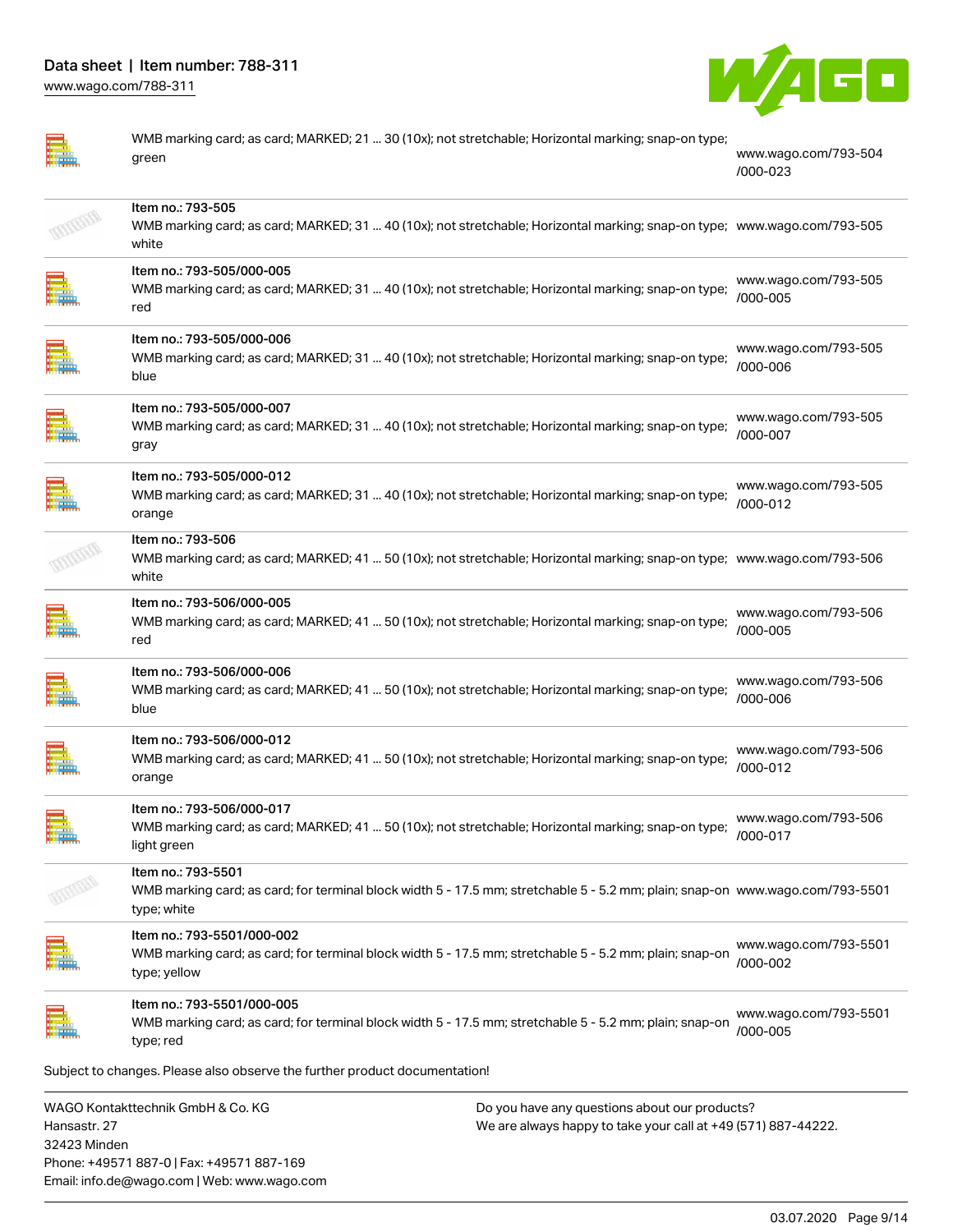

| Item no.: 793-5501/000-007<br>www.wago.com/793-5501<br>WMB marking card; as card; for terminal block width 5 - 17.5 mm; stretchable 5 - 5.2 mm; plain; snap-on<br>/000-007<br>type; gray<br>Item no.: 793-5501/000-012<br>www.wago.com/793-5501<br>WMB marking card; as card; for terminal block width 5 - 17.5 mm; stretchable 5 - 5.2 mm; plain; snap-on<br>/000-012<br>type; orange<br>Item no.: 793-5501/000-014<br>www.wago.com/793-5501<br>WMB marking card; as card; for terminal block width 5 - 17.5 mm; stretchable 5 - 5.2 mm; plain; snap-on<br>/000-014<br>type; brown<br>Item no.: 793-5501/000-017<br>www.wago.com/793-5501<br>WMB marking card; as card; for terminal block width 5 - 17.5 mm; stretchable 5 - 5.2 mm; plain; snap-on<br>/000-017<br>type; green<br>Item no.: 793-5501/000-023<br>www.wago.com/793-5501<br>WMB marking card; as card; for terminal block width 5 - 17.5 mm; stretchable 5 - 5.2 mm; plain; snap-on<br>/000-023<br>type; light green<br>Item no.: 793-5501/000-024<br>www.wago.com/793-5501<br>WMB marking card; as card; for terminal block width 5 - 17.5 mm; stretchable 5 - 5.2 mm; plain; snap-on<br>/000-024<br>type; violet<br>Item no.: 793-566<br><b>QUESTING</b><br><b>FERNISKER</b><br>WMB marking card; as card; MARKED; 1  50 (2x); not stretchable; Horizontal marking; snap-on type;<br>www.wago.com/793-566<br><b>STESSIONS</b><br><br>white<br>Item no.: 793-566/000-002<br>www.wago.com/793-566<br>WMB marking card; as card; MARKED; 1  50 (2x); not stretchable; Horizontal marking; snap-on type;<br>/000-002<br>yellow<br>Item no.: 793-566/000-005<br>www.wago.com/793-566<br>WMB marking card; as card; MARKED; 1  50 (2x); not stretchable; Horizontal marking; snap-on type;<br>/000-005<br>red<br>Item no.: 793-566/000-006<br><b>TIMBER</b><br>www.wago.com/793-566<br>WMB marking card; as card; MARKED; 1  50 (2x); not stretchable; Horizontal marking; snap-on type;<br>il alla<br>/000-006<br>blue<br>Item no.: 793-566/000-007<br>www.wago.com/793-566<br>WMB marking card; as card; MARKED; 1  50 (2x); not stretchable; Horizontal marking; snap-on type;<br>/000-007<br>gray<br>Item no.: 793-566/000-012<br>www.wago.com/793-566<br>WMB marking card; as card; MARKED; 1  50 (2x); not stretchable; Horizontal marking; snap-on type;<br>/000-012<br>orange | Item no.: 793-5501/000-006<br>WMB marking card; as card; for terminal block width 5 - 17.5 mm; stretchable 5 - 5.2 mm; plain; snap-on<br>type; blue | www.wago.com/793-5501<br>/000-006 |
|--------------------------------------------------------------------------------------------------------------------------------------------------------------------------------------------------------------------------------------------------------------------------------------------------------------------------------------------------------------------------------------------------------------------------------------------------------------------------------------------------------------------------------------------------------------------------------------------------------------------------------------------------------------------------------------------------------------------------------------------------------------------------------------------------------------------------------------------------------------------------------------------------------------------------------------------------------------------------------------------------------------------------------------------------------------------------------------------------------------------------------------------------------------------------------------------------------------------------------------------------------------------------------------------------------------------------------------------------------------------------------------------------------------------------------------------------------------------------------------------------------------------------------------------------------------------------------------------------------------------------------------------------------------------------------------------------------------------------------------------------------------------------------------------------------------------------------------------------------------------------------------------------------------------------------------------------------------------------------------------------------------------------------------------------------------------------------------------------------------------------------------------------------------------------------------------------------------------------------------------------------------------------------------------------------------------------------------------------|-----------------------------------------------------------------------------------------------------------------------------------------------------|-----------------------------------|
|                                                                                                                                                                                                                                                                                                                                                                                                                                                                                                                                                                                                                                                                                                                                                                                                                                                                                                                                                                                                                                                                                                                                                                                                                                                                                                                                                                                                                                                                                                                                                                                                                                                                                                                                                                                                                                                                                                                                                                                                                                                                                                                                                                                                                                                                                                                                                  |                                                                                                                                                     |                                   |
|                                                                                                                                                                                                                                                                                                                                                                                                                                                                                                                                                                                                                                                                                                                                                                                                                                                                                                                                                                                                                                                                                                                                                                                                                                                                                                                                                                                                                                                                                                                                                                                                                                                                                                                                                                                                                                                                                                                                                                                                                                                                                                                                                                                                                                                                                                                                                  |                                                                                                                                                     |                                   |
|                                                                                                                                                                                                                                                                                                                                                                                                                                                                                                                                                                                                                                                                                                                                                                                                                                                                                                                                                                                                                                                                                                                                                                                                                                                                                                                                                                                                                                                                                                                                                                                                                                                                                                                                                                                                                                                                                                                                                                                                                                                                                                                                                                                                                                                                                                                                                  |                                                                                                                                                     |                                   |
|                                                                                                                                                                                                                                                                                                                                                                                                                                                                                                                                                                                                                                                                                                                                                                                                                                                                                                                                                                                                                                                                                                                                                                                                                                                                                                                                                                                                                                                                                                                                                                                                                                                                                                                                                                                                                                                                                                                                                                                                                                                                                                                                                                                                                                                                                                                                                  |                                                                                                                                                     |                                   |
|                                                                                                                                                                                                                                                                                                                                                                                                                                                                                                                                                                                                                                                                                                                                                                                                                                                                                                                                                                                                                                                                                                                                                                                                                                                                                                                                                                                                                                                                                                                                                                                                                                                                                                                                                                                                                                                                                                                                                                                                                                                                                                                                                                                                                                                                                                                                                  |                                                                                                                                                     |                                   |
|                                                                                                                                                                                                                                                                                                                                                                                                                                                                                                                                                                                                                                                                                                                                                                                                                                                                                                                                                                                                                                                                                                                                                                                                                                                                                                                                                                                                                                                                                                                                                                                                                                                                                                                                                                                                                                                                                                                                                                                                                                                                                                                                                                                                                                                                                                                                                  |                                                                                                                                                     |                                   |
|                                                                                                                                                                                                                                                                                                                                                                                                                                                                                                                                                                                                                                                                                                                                                                                                                                                                                                                                                                                                                                                                                                                                                                                                                                                                                                                                                                                                                                                                                                                                                                                                                                                                                                                                                                                                                                                                                                                                                                                                                                                                                                                                                                                                                                                                                                                                                  |                                                                                                                                                     |                                   |
|                                                                                                                                                                                                                                                                                                                                                                                                                                                                                                                                                                                                                                                                                                                                                                                                                                                                                                                                                                                                                                                                                                                                                                                                                                                                                                                                                                                                                                                                                                                                                                                                                                                                                                                                                                                                                                                                                                                                                                                                                                                                                                                                                                                                                                                                                                                                                  |                                                                                                                                                     |                                   |
|                                                                                                                                                                                                                                                                                                                                                                                                                                                                                                                                                                                                                                                                                                                                                                                                                                                                                                                                                                                                                                                                                                                                                                                                                                                                                                                                                                                                                                                                                                                                                                                                                                                                                                                                                                                                                                                                                                                                                                                                                                                                                                                                                                                                                                                                                                                                                  |                                                                                                                                                     |                                   |
|                                                                                                                                                                                                                                                                                                                                                                                                                                                                                                                                                                                                                                                                                                                                                                                                                                                                                                                                                                                                                                                                                                                                                                                                                                                                                                                                                                                                                                                                                                                                                                                                                                                                                                                                                                                                                                                                                                                                                                                                                                                                                                                                                                                                                                                                                                                                                  |                                                                                                                                                     |                                   |
|                                                                                                                                                                                                                                                                                                                                                                                                                                                                                                                                                                                                                                                                                                                                                                                                                                                                                                                                                                                                                                                                                                                                                                                                                                                                                                                                                                                                                                                                                                                                                                                                                                                                                                                                                                                                                                                                                                                                                                                                                                                                                                                                                                                                                                                                                                                                                  |                                                                                                                                                     |                                   |
|                                                                                                                                                                                                                                                                                                                                                                                                                                                                                                                                                                                                                                                                                                                                                                                                                                                                                                                                                                                                                                                                                                                                                                                                                                                                                                                                                                                                                                                                                                                                                                                                                                                                                                                                                                                                                                                                                                                                                                                                                                                                                                                                                                                                                                                                                                                                                  |                                                                                                                                                     |                                   |

Subject to changes. Please also observe the further product documentation!

WAGO Kontakttechnik GmbH & Co. KG Hansastr. 27 32423 Minden Phone: +49571 887-0 | Fax: +49571 887-169 Email: info.de@wago.com | Web: www.wago.com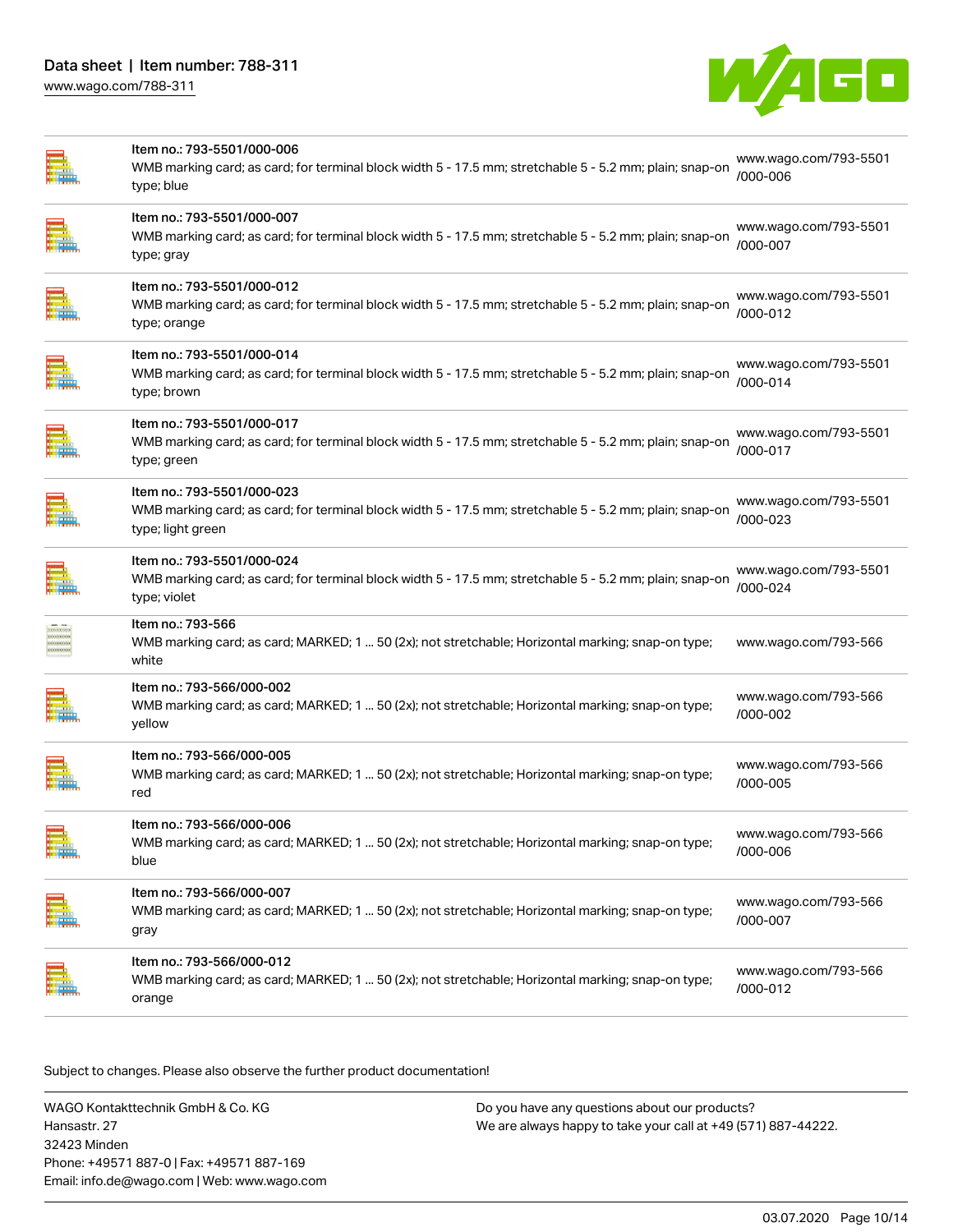

|         | Item no.: 793-566/000-017                                                                                                                                                                               |                                  |
|---------|---------------------------------------------------------------------------------------------------------------------------------------------------------------------------------------------------------|----------------------------------|
|         | WMB marking card; as card; MARKED; 1  50 (2x); not stretchable; Horizontal marking; snap-on type;<br>light green                                                                                        | www.wago.com/793-566<br>/000-017 |
|         | Item no.: 793-566/000-023<br>WMB marking card; as card; MARKED; 1  50 (2x); not stretchable; Horizontal marking; snap-on type;<br>green                                                                 | www.wago.com/793-566<br>/000-023 |
|         | Item no.: 793-566/000-024<br>WMB marking card; as card; MARKED; 1  50 (2x); not stretchable; Horizontal marking; snap-on type;<br>violet                                                                | www.wago.com/793-566<br>/000-024 |
| ferrule |                                                                                                                                                                                                         |                                  |
|         | Item no.: 216-241<br>Ferrule; Sleeve for 0.5 mm <sup>2</sup> / 20 AWG; insulated; electro-tin plated; electrolytic copper; gastight<br>crimped; acc. to DIN 46228, Part 4/09.90; white                  | www.wago.com/216-241             |
|         | Item no.: 216-242<br>Ferrule; Sleeve for 0.75 mm <sup>2</sup> / 18 AWG; insulated; electro-tin plated; electrolytic copper; gastight<br>crimped; acc. to DIN 46228, Part 4/09.90; gray                  | www.wago.com/216-242             |
|         | Item no.: 216-243<br>Ferrule; Sleeve for 1 mm <sup>2</sup> / AWG 18; insulated; electro-tin plated; electrolytic copper; gastight crimped; www.wago.com/216-243<br>acc. to DIN 46228, Part 4/09.90; red |                                  |
|         | Item no.: 216-244<br>Ferrule; Sleeve for 1.5 mm <sup>2</sup> / AWG 16; insulated; electro-tin plated; electrolytic copper; gastight<br>crimped; acc. to DIN 46228, Part 4/09.90; black                  | www.wago.com/216-244             |
|         | Item no.: 216-542<br>Twin ferrule; Sleeve for 2 x 1 mm <sup>2</sup> / AWG 2 x 18; red, insulated; 12 mm long; red                                                                                       | www.wago.com/216-542             |
| Jumper  |                                                                                                                                                                                                         |                                  |
|         | Item no.: 788-113<br>Comb-style jumper bar; 2-way; insulated                                                                                                                                            | www.wago.com/788-113             |
|         | Item no.: 788-114<br>Comb-style jumper bar; 3-way; insulated                                                                                                                                            | www.wago.com/788-114             |
|         | Item no.: 788-115<br>Comb-style jumper bar; 4-way; insulated                                                                                                                                            | www.wago.com/788-115             |
| TIM     | ltem no.: 788-116<br>Comb-style jumper bar; 6-way; insulated                                                                                                                                            | www.wago.com/788-116             |
|         | Item no.: 788-117<br>Comb-style jumper bar; 8-way; insulated                                                                                                                                            | www.wago.com/788-117             |
|         | Item no.: 788-118<br>Comb-style jumper bar; 2-way (1-3); insulated                                                                                                                                      | www.wago.com/788-118             |
|         | Item no.: 859-402<br>Push-in type jumper bar; 2-way; Nominal current 18 A; insulated; light gray                                                                                                        | www.wago.com/859-402             |

Subject to changes. Please also observe the further product documentation!

WAGO Kontakttechnik GmbH & Co. KG Hansastr. 27 32423 Minden Phone: +49571 887-0 | Fax: +49571 887-169 Email: info.de@wago.com | Web: www.wago.com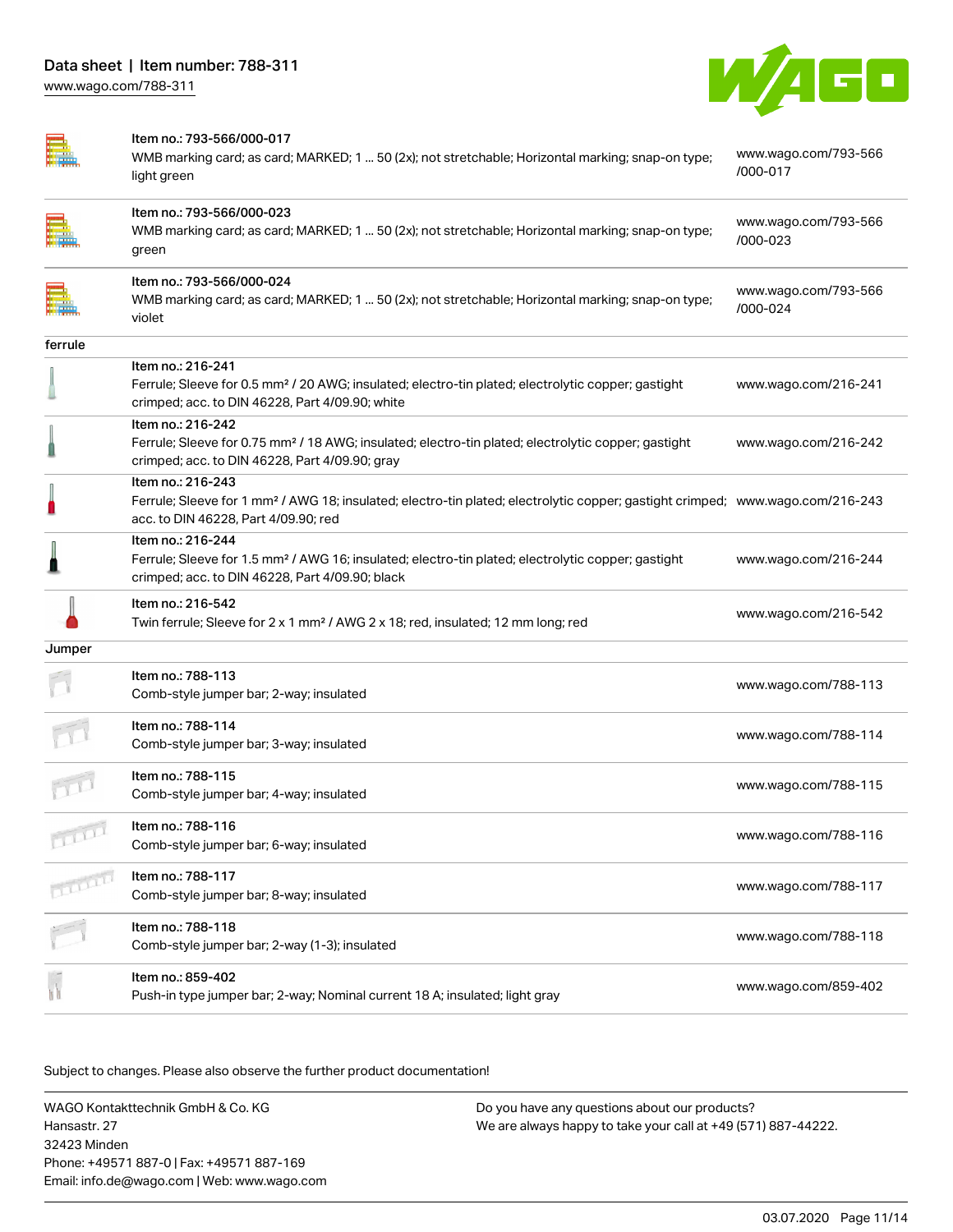

|                     | Item no.: 859-402/000-005                                                                            |                                  |
|---------------------|------------------------------------------------------------------------------------------------------|----------------------------------|
|                     | Push-in type jumper bar; 2-way; Nominal current 18 A; insulated; red                                 | www.wago.com/859-402<br>/000-005 |
|                     | Item no.: 859-402/000-006                                                                            | www.wago.com/859-402             |
|                     | Push-in type jumper bar; 2-way; Nominal current 18 A; insulated; blue                                | /000-006                         |
|                     | Item no.: 859-402/000-029                                                                            | www.wago.com/859-402             |
|                     | Push-in type jumper bar; 2-way; Nominal current 18 A; insulated; yellow                              | /000-029                         |
| General accessories |                                                                                                      |                                  |
|                     | Item no.: 209-145                                                                                    |                                  |
|                     | Group marker carrier; white                                                                          | www.wago.com/209-145             |
|                     | Item no.: 209-184                                                                                    | www.wago.com/209-184             |
|                     | Protection cover; transparent                                                                        |                                  |
|                     | Item no.: 788-120                                                                                    | www.wago.com/788-120             |
|                     | Accessories for relay modules; Operation status indicator: red                                       |                                  |
|                     | Item no.: 788-152                                                                                    |                                  |
|                     | Basic relay; Nominal input voltage: 12 VDC; 2 changeover contacts; Limiting continuous current: 8 A; | www.wago.com/788-152             |
|                     | Module width: 13 mm; Module height: 15 mm                                                            |                                  |
| tools               |                                                                                                      |                                  |
|                     | Item no.: 210-720                                                                                    |                                  |
|                     | Operating tool; Blade: 3.5 x 0.5 mm; with a partially insulated shaft                                | www.wago.com/210-720             |
|                     |                                                                                                      |                                  |

### Downloads Documentation

#### Bid Text 788-311 GAEB X81 - Datei Feb 19, 2019 xml 4.7 kB [Download](https://www.wago.com/de/d/2246513) 788-311 GAEB docx - Datei Jan 25, 2019 docx 16.9 kB [Download](https://www.wago.com/de/d/2246328) Instruction Leaflet Sockets with Elementary Relay/ SSR  $V 1.0.0$  pdf 2.4 MB [Download](https://www.wago.com/de/d/7554)

Subject to changes. Please also observe the further product documentation!

WAGO Kontakttechnik GmbH & Co. KG Hansastr. 27 32423 Minden Phone: +49571 887-0 | Fax: +49571 887-169 Email: info.de@wago.com | Web: www.wago.com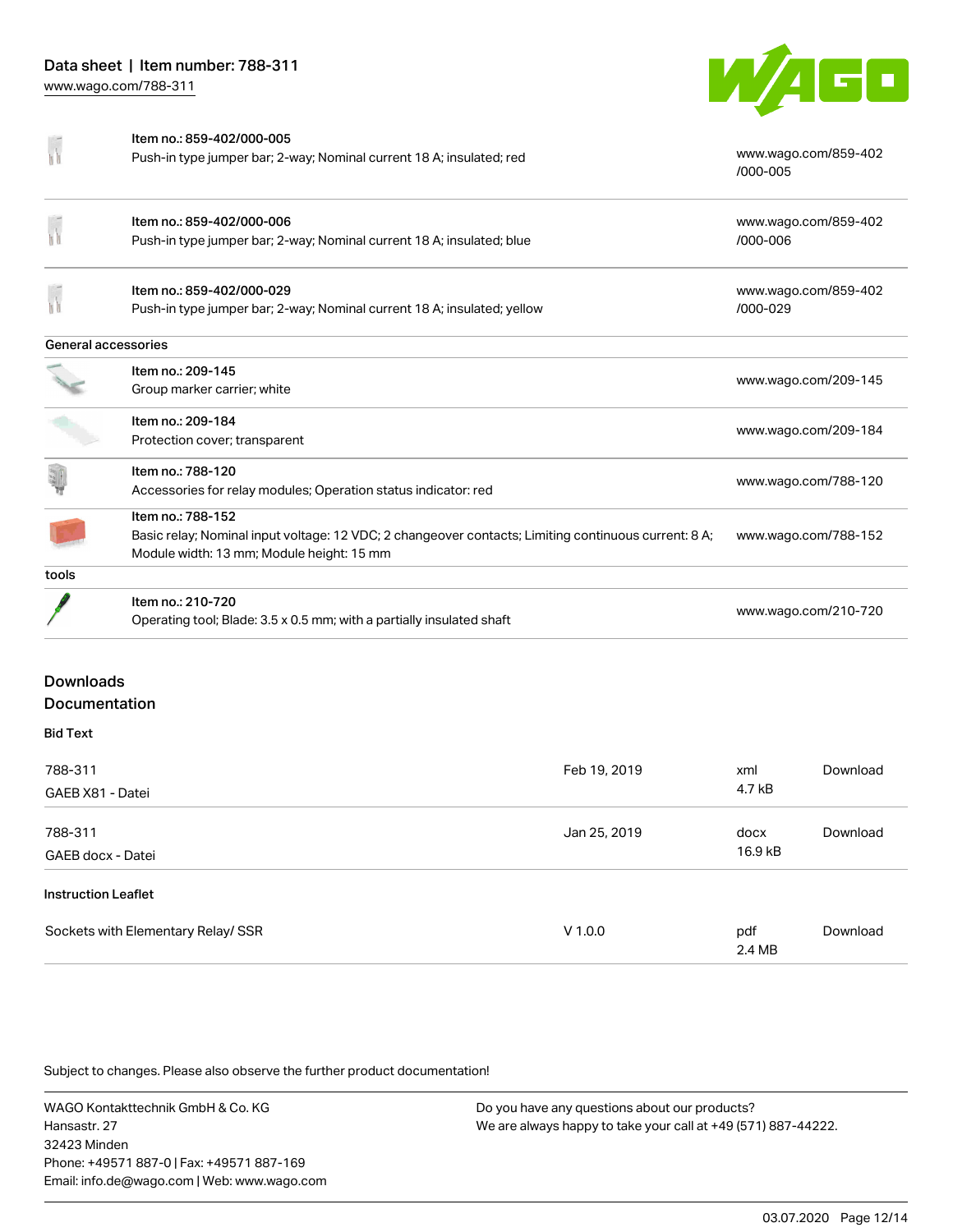

#### CAD/CAE-Data

CAD data

| 2D/3D Models 788-311      | URL | Download |
|---------------------------|-----|----------|
| <b>CAE</b> data           |     |          |
| EPLAN Data Portal 788-311 | URL | Download |
| WSCAD Universe 788-311    | URL | Download |

## Installation Notes

#### Conductor termination



#### Connection of conductor

#### **Commoning**



Easy commoning using adjacent jumpers

#### Marking

Subject to changes. Please also observe the further product documentation!

WAGO Kontakttechnik GmbH & Co. KG Hansastr. 27 32423 Minden Phone: +49571 887-0 | Fax: +49571 887-169 Email: info.de@wago.com | Web: www.wago.com